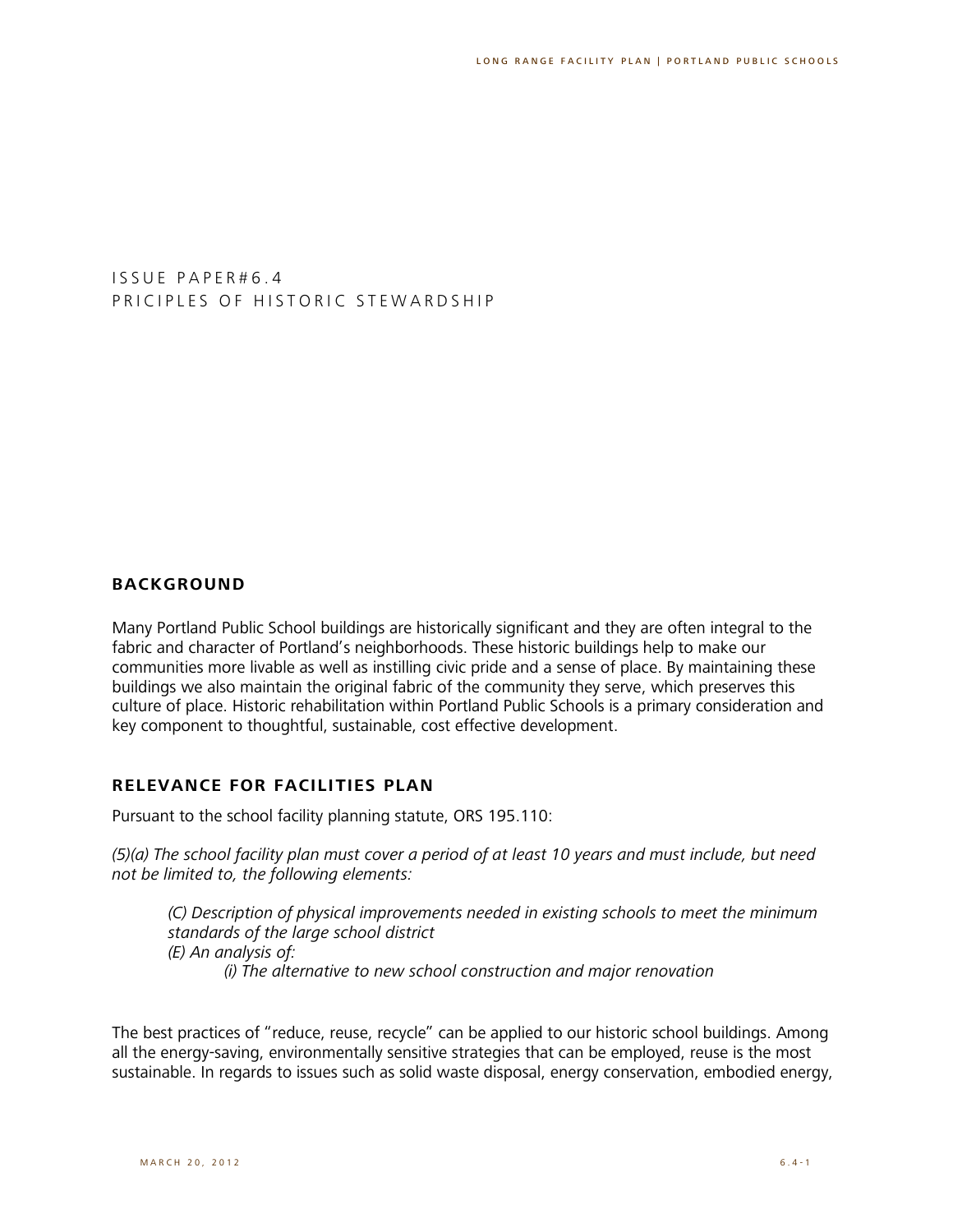recycling, walkable neighborhoods, community-centered education, and the local economy, maintaining and rehabilitating historic school buildings is a high priority strategy.

By investing in our existing heritage, the goals of PPS become consistent with the goals of the City of Portland as a whole, which is highly regarded as a model livable city of sustainable development.

# **1. PROTECTION AND COLLABORATION**

# **Seek out expertise and guidance to protect historically significant school buildings.**

- a) Inform and consult with the State Historic Preservation Office (SHPO) to avoid inadvertent impacts to historic properties (in accordance with Oregon Revised Statute 358.653). Impacts may be the result of construction projects, as well as the transfer of properties out of public ownership.
- b) Build a strong relationship with the Portland Landmarks Commission, which provides leadership and expertise on maintaining and enhancing Portland's historic and architectural heritage.
- c) Work with other local preservation partners and gain community collaboration in decisionmaking.
- d) Prioritize maintenance and repair to avoid deterioration of historic buildings.
- e) Utilize the Secretary of the Interior's Standards for Rehabilitation and Guidelines for Rehabilitating Historic Structures to develop an approach to maintain and improve the condition of historic schools.

# **2. RECOGNITION OF HISTORIC CONTEXT & ARCHITECTURAL CHARACTER**

**Acknowledge the significant relationships between people, buildings and the surrounding physical landscape as well as the social and economic forces that shape them.**

- a) Appreciate that historic buildings are the memory of a place conveying significance, meaning and value. The 2009 PPS Historic Assessment includes the cultural meaning of the building within its context.
- b) Instill pride by acknowledging local and national designations. The school district includes Portland Landmarks (Benson, Duniway and Woodstock), contributing resources to NRHP Historic Districts (Irvington, Abernethy and MLC), and contributing buildings to City of Portland Conservation Districts (Kenton, Woodlawn, Irvington and Jefferson).
- c) Preserve, rehabilitate and reuse features of older and historic buildings which cannot be duplicated.
- d) Prioritize repairing and maintaining original windows to the extent feasible over replacement. Prioritize restoring the character lost in original window replacements. Windows are frequently the most character defining feature of an older or historic building. The energy savings and environmental impact of replacement windows should be analyzed prior to decision-making.
- e) Recognize that nearly all PPS school buildings are over 50 years old, while approximately half of our school buildings are considered eligible for the National Register of Historic Places (NRHP) nomination. Approximately 68 of PPS buildings were recorded at the reconnaissance level by the City of Portland beginning in the 1980's.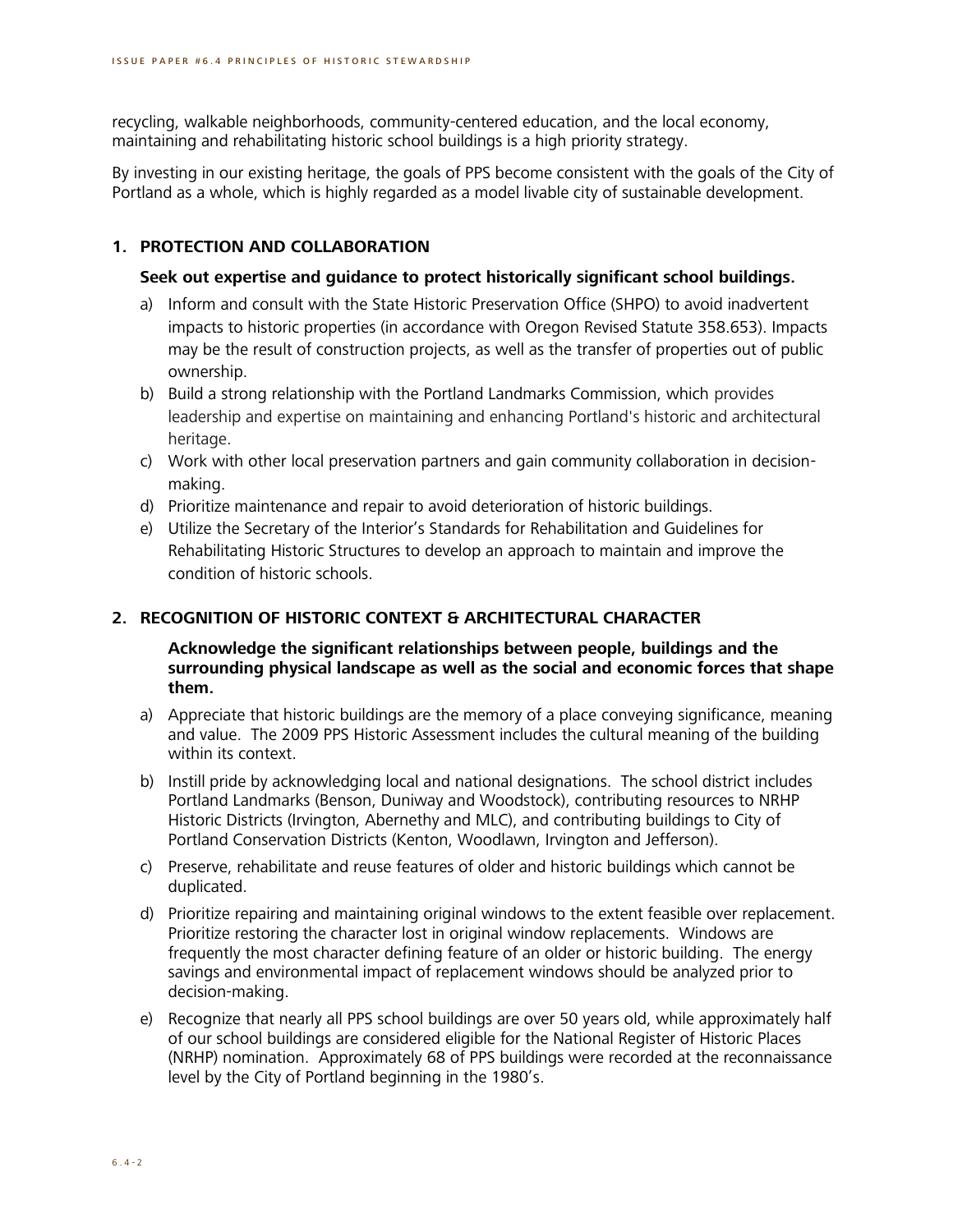# **3. MODERNIZATION OF HISTORIC SCHOOLS**

### **Adapt to current educational and cultural goals while meeting modern building standards.**

- a) Reflect current needs of all students to meet the challenges of the global economy.
- b) Strengthen and expand the uses of each school as central to community.
- c) Implement accessibility upgrades and universal design elements to ensure access and inclusivity for all students, staff, families and community members.
- d) Require energy efficient upgrades to ensure cost effectiveness and contribute to sustainability.
- e) Seismically improve buildings for life safety and to protect these resources.

### **4. EXISTING IS SUSTAINABLE**

### **Reuse is more environmentally responsible than new construction<sup>1</sup> .**

- a) Evaluate and balance the potential lifecycle savings of new construction with the embodied energy investment of existing historic buildings.
- b) Require full feasibility studies of renovating older and historic schools by design professionals with historic renovation expertise prior to considering demolition of school buildings. Investing in historic school buildings saves construction and demolition debris from landfills.
- c) Recognize that building reuse conserves energy.
- d) Deconstruct buildings when necessary (versus demolition) to reduce waste.
- e) Require salvage and reuse of historic features, many of which are irreplaceable.

## **5. TEACHING THE VALUES OF REUSE**

## **Students, parents and teachers cultivate the sense of ownership that naturally results from reuse and rehabilitation, galvanizing the community as a whole.**

- a) Recognize that historic district designations and historic rehabilitation help to maintain and increase property values over time.<sup>2</sup>
- b) Acknowledge that historic rehabilitation creates more local jobs than new construction, with a greater proportion of construction costs in labor and less in materials.<sup>3</sup>
- c) Recognize that neighborhood schools encourage walking and biking in a city that values walkable neighborhoods.
- d) Require feasibility studies which include environmental impacts to compare reuse options of historically significant buildings as compared to new construction.

### **SUMMARY**

Portland Public Schools recognizes the importance of historic buildings and their place in our community. Their renovation supports the sustainability goals of the District while supporting local communities and preserving our history.